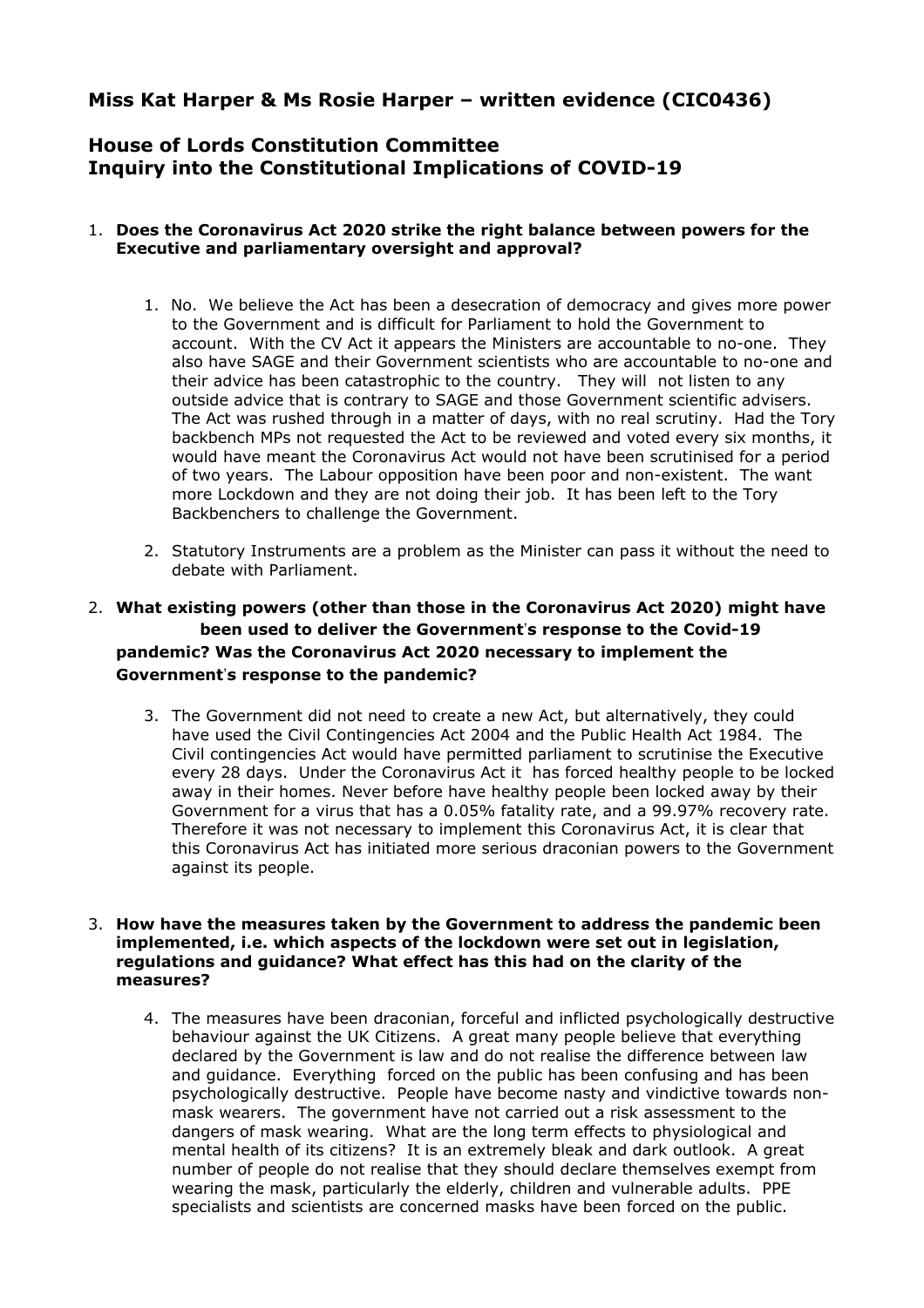Many people do not realise the risks masks pose on their health. The media have been peddling fear and has caused a great deal of ignorance amongst the general public.

### 4. **Has the use of emergency powers by the Government to address the pandemic been proportionate?**

5. The draconian measures have been the cause of calamitous and catastrophic events that has caused increased deaths and neglect of the elderly in care homes and in their own homes. The NHS has become the National Covid Service, with near empty hospitals, cancellation of outpatient hospital appointments and operations, no dental access, a rise in suicides, humans being treated as biohazards, a complete destruction of small and medium businesses, hotels, restaurants, gyms and cinemas going bankrupt that has forced a dramatic rise in unemployment.

Criminalisation and enforcement

#### **5. What new criminal offences have been introduced as part of the Government's response to the pandemic? Is criminalisation a proportionate, justified and appropriate response?**

- 6. Extortionate fines up to £10,000 given to family and friends meeting in their home, as well as issuing fines up to the value of £6,400 to people travelling on public transport without a mask.
- 7. Police going into supermarkets and confronting non-mask wearers and using unnecessary aggressive behaviour forcing the individual to leave the store when they are exempt, which contravenes the Equalities Act.
- 8. Removing, damaging and seizing personal equipment from people and keeping the items in custody for a prolonged period of time.
- 9. Arresting people attending peaceful demonstrations as well as an eminent German Professor who was a guest at an event in protest against the Lockdown held at Trafalgar Square in September 2020.

#### **6. Have the new criminal offences introduced in response to the pandemic been sufficiently clear to: (a) members of the public and (b) the public authorities responsible for their interpretation and enforcement (including the police and the Crown Prosecution Service)?**

- 10. No. The police have been violent and aggressive to British citizens during peaceful protests against the Lockdown. The TSG have been violent to the point of battering protesters on the head and body as well as pepper spraying people in the face causing injuries and pain. Cressida Dick for her incitement to hatred against non-mask wearers during an interview with Nick Ferrari on LBC radio show. She empowered mask-wearers and storekeepers to shame and confront non-mask wearers in shops or call the police. In the meantime, we have seen a number of people being attacked and scorned by mask wearers both in shops and on public transport. Please see link to video below.
- 11. https://www.lbc.co.uk/radio/presenters/nick-ferrari/facemasks-cressida-dick-police/
- 12. In sharp contrast to the way the police had a softly softly approach to the Black Lives Matter and Extinction Rebellion protests in London.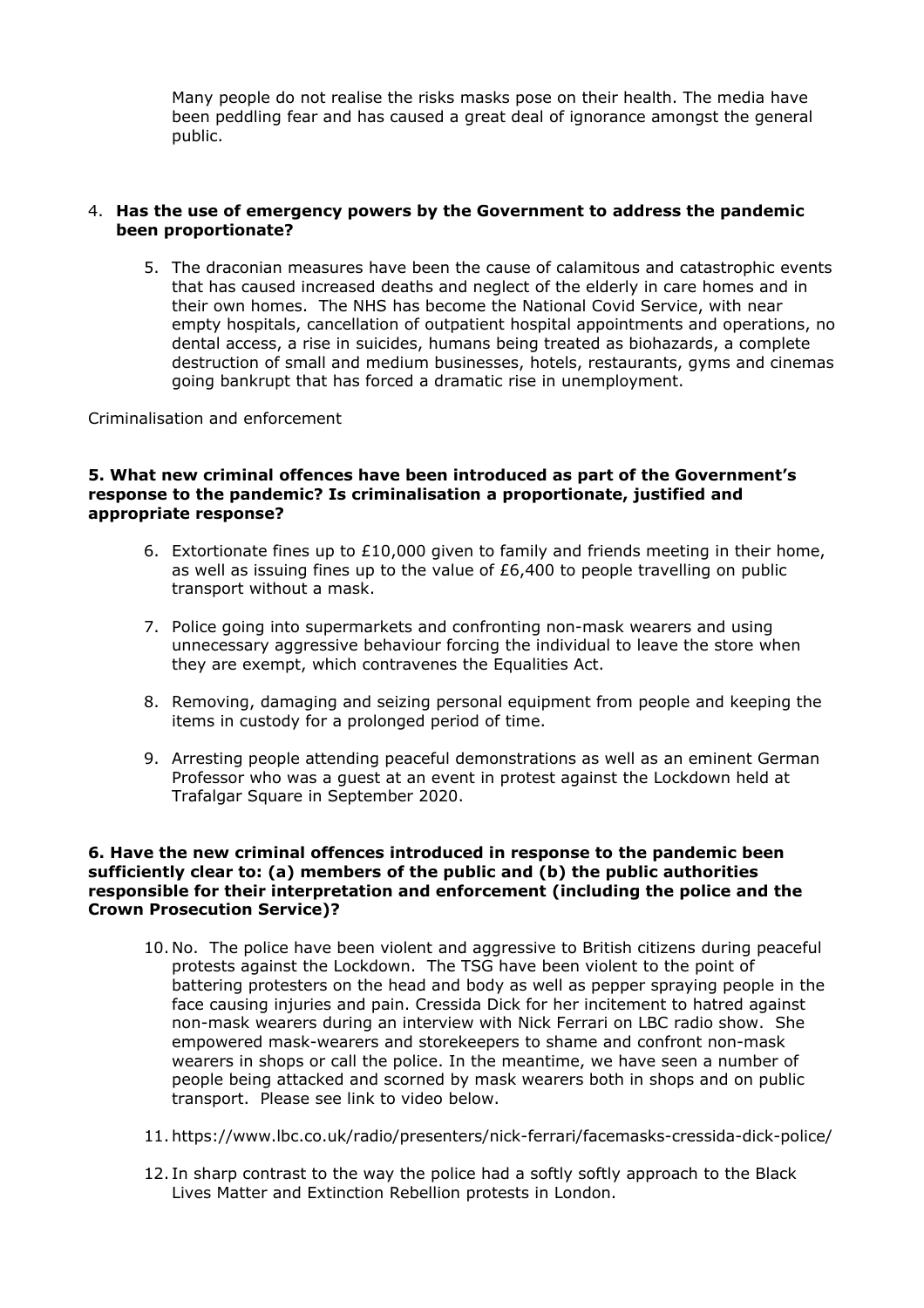7. What factors led to wrongful arrests and convictions under the emergency powers and how might these have been avoided?

- 13. Why did the Police commissioners initiate the use of the Territorial Support Group during peaceful protests in London and elsewhere around the UK? They have been unnecessarily heavy handed and brutal against men and women for no reason other than to disperse the peaceful crowds.
- 14. What will the new Covert Human Intelligence Bill, which is currently going through the committee stage in the House of Lords, impact the peaceful protesters and anyone that speaks out against the Government? Will it be carte blanche to dispose of people seen as not complying to Government diktat?

#### **Promulgation**

**8. To what extent have the legal requirements imposed on people during lockdown been clear and accessible to members of the public? How should the new measures introduced in response to the pandemic be communicated and explained to authorities (e.g. local government, police, border force, regulators), businesses and members of the public? Devolved and local government**

- 15. Many workers/public servants are unaware of relevant health exemptions regarding masks. This ranges from hospital staff forcing people to wear masks in a hospital environment when they find it uncomfortable to wear them. Pregnant women being forced to wear them during labour. How healthy and safe is this for mother and baby? Police demanding customers in stores to leave the premises because they do not have a mask on or demanding to know whey they are not wearing the mask. This contravenes the 2010 Equalities Act, discriminating against people. These draconian measures have made the general public more frightened and fearful, but appear to be happy to have more draconian measures put in place by the Government. So much so that if anyone steps out of line these people are happy for others to be severely punished.
- 16.Concerns about Government scientific advisers (ie, Vallance and Whitty, who have connections to Big Pharma) are being alarmist in their latest modelling based on 'scenarios' rather than on scientific evidence. The government are refusing to use evidence from other scientists, epidemiologists and virologists who are not within the Government circles. There is a serious concern that the government insist utilising the services and incorrect mathematical models from Ferguson at Imperial College. He has managed to project his data and models incorrectly that has had a devastating impact to the UK and the Rest of the world through his erroneous modelling.

#### **9. What have been the consequences of legal divergence between the constituent parts of the United Kingdom in responding to the pandemic?**

17. Disjointed and draconian. All the rules and regulations have been pulled out of a hat and off the cuff decisions made.

#### **10. Have local authorities been granted adequate powers to respond to the pandemic in their local area? Have the emergency measures taken by the Government struck the right balance of power between national and local governments?**

18. The phenomenal waste of money to the tune of billions of pounds with the high number of empty test centres around the country. There are concerns around the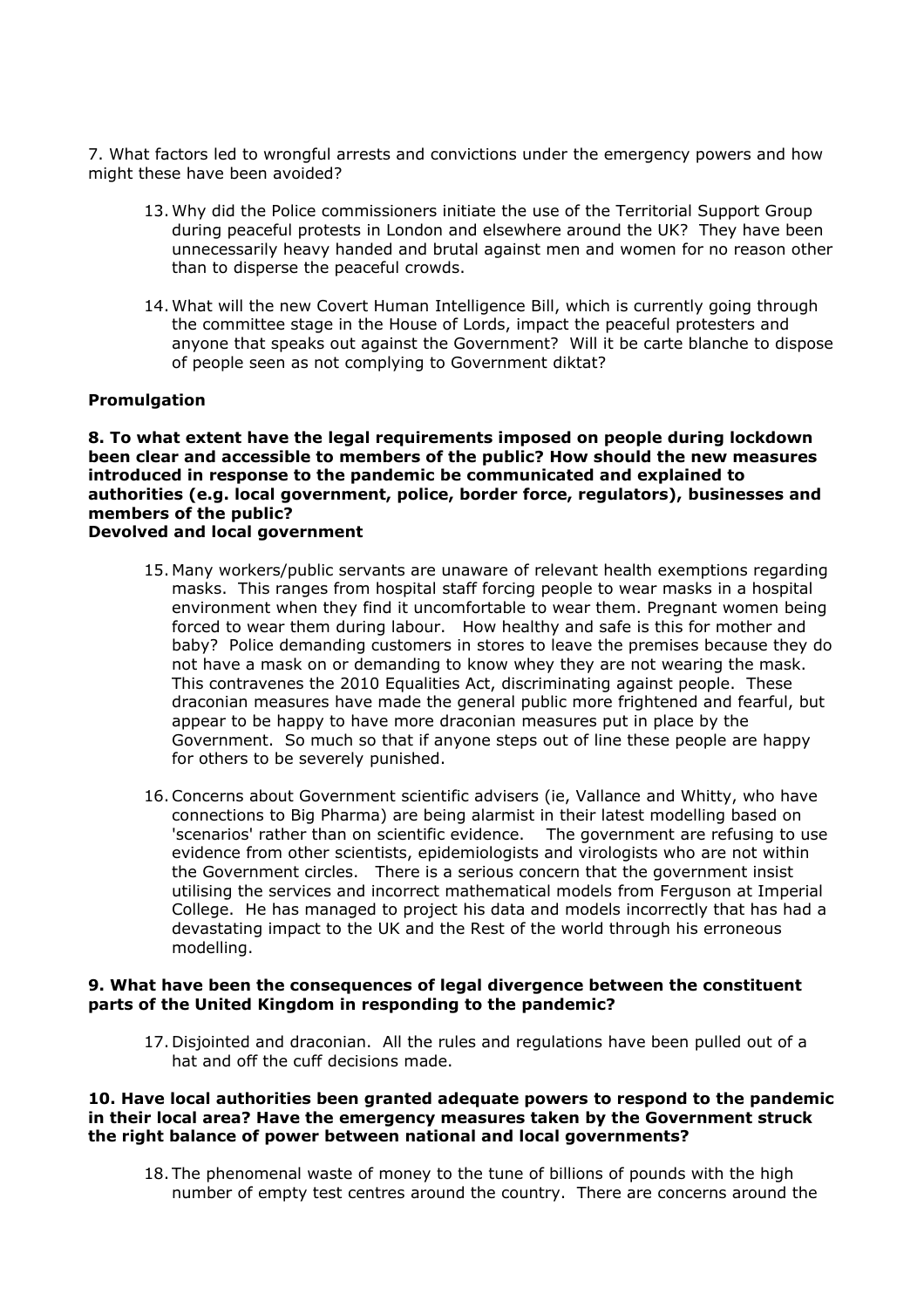validity of the PCR tests which the creator of the test, Kary Mullis, stated that it should never be used to diagnose a disease. There are also concerns that the PCR test has a 93% false positive rate, and, therefore, should be scrapped as it is an absolute waste of tax payer money. Dr Mike Yeadon, former Vice-President of Pfizer has discussed this subject extensively and the Government will not heed his advice.

### **11. How well have intergovernmental relations worked during the crisis through established mechanisms and through the Civil Contingencies Committee (COBR)?**

19. There are concerns that the World Health Organisation have given incorrect advice and keep changing their mind in connection with Lockdown, spread of infection and masks. They dictate policy which is filtered down to member states worldwide. Incidentally, concerns should also be raised that Bill Gates is one of the largest contributors to the WHO and therefore he has a big influence on policy. Although he is a 'philanthropist' he is not a medically trained Doctor, scientist, immunologist or virologist.

### **12. Are there examples from other countries that are instructive as to the management of the virus between national and regional/state legislatures and executives?**

20.Sweden is not in Lockdown and life has returned to almost normal - no masks or social distancing.

## **Parliamentary scrutiny**

#### **13. To what extent has Parliament been able effectively to scrutinise the statutory instruments related to the pandemic measures? What additional steps ought to be taken to ensure effective scrutiny of emergency statutory instruments in future?**

21. Parliamentary members have been given very little time to discuss or debate changes. Recently MPs were given 90 minutes to discuss the current lockdown which started on 5th November 2020. There is a major concern that many of the MPs are not voting at all and many are abstaining or not turning up to vote on issues that are causing great hardship and psychological distress to the UK citizens. This is not a democratic process.

#### **14. To what extent are safeguards on emergency powers (such as provisions for 21 day reviews) undermined when Parliament is not sitting, or when sittings are restricted? How might the law and/or parliamentary procedure need to adapt to such circumstances?**

22. It is imperative that MPs have to come into Parliament for the 21 day review. Otherwise it allows the Government to roughshod over the people of their country, and therefore become even more authoritarian.

#### **15. What processes are there for securing renewed Parliamentary oversight and control of the legislative agenda once the urgency of a given emergency has diminished? Are the sunset provisions and other safeguards provided for in the Coronavirus Act 2020 and associated regulations sufficient for this purpose?**

23. There needs to be continuous Parliamentary scrutiny in how the Executive are carrying out their agenda. The Government cannot be allowed to make the Coronavirus Act permanent as it is clearly undemocratic in many areas of the Act as have been outlined in our answers above.